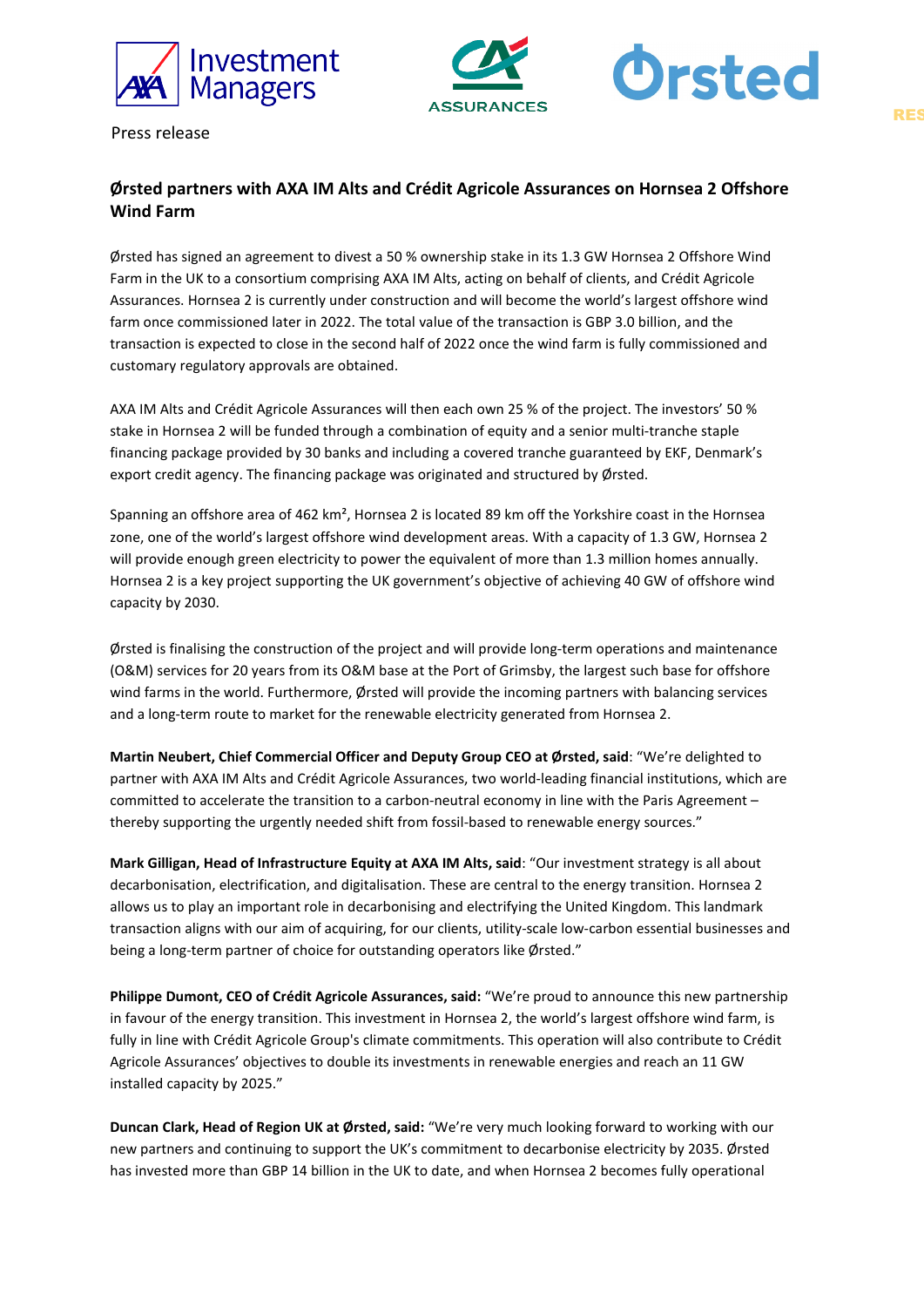later this year, our wind farms will be supplying over 7 % of Britain's electricity. We're now focused on helping the UK deliver on its 40 GW and Sector Deal target for offshore wind by 2030, a significant milestone in the energy transition that will deliver more than GBP 60 billion of investment for the UK while supporting the UK's world-class offshore wind supply chain and more than 40,000 jobs over the next few years."

The information provided in this announcement does not change Ørsted's financial guidance for 2022.

In addition to the above, Ørsted's full-year EBITDA, including new partnership agreements, is expected to be significantly higher than the 2021 EBITDA of DKK 24.3 billion.

The transaction is subject to full commissioning of the Hornsea 2 project and certain regulatory approvals, including from relevant competition authorities, and is expected to close in the second half of 2022.

Further information regarding the transaction can be found o[n orsted.com/investors.](http://www.orsted.com/investors)

## **Facts about Hornsea 2**

- Hornsea 2 Offshore Wind Farm is currently under construction 89 km off the Yorkshire coast. Once complete, it will take Ørsted's installed capacity in the UK to over 6,300 MW. The wind farm generated [first power](https://orsted.com/en/media/newsroom/news/2021/12/20211220460511) on 20 December 2021.
- When fully operational, Hornsea 2's wind turbines will be capable of generating 1.3 GW of clean electricity – taking the title of the world's largest operating offshore wind farm from its sibling project Hornsea 1.
- Spanning an offshore area of 462 km², Hornsea 2 features 165 state-of-the-art wind turbines that will provide green power to the equivalent of more than 1.3 million homes – or all households in Greater Manchester.

## **Press contacts**

## **AXA IM Alts**

Jocelyne Tamssom, Head of Communications Pauline Mauvenu, Communication Officer Tel: +33 1 44 45 96 62 / +33 1 44 45 89 84 [PressOfficeAXAIMAlts@axa-im.com](mailto:PressOfficeAXAIMAlts@axa-im.com)

## **Crédit Agricole Assurances**

Françoise Bololanik + 33 (0)1 57 72 46 83 / 06 25 13 73 98 Géraldine Duprey + 33 (0)1 57 72 58 80 / 07 71 44 35 26 [service.presse@ca-assurances.fr](mailto:service.presse@ca-assurances.fr)

## **Ørsted Group**

Tom Christiansen +45 99 55 60 17 [tomlc@orsted.com](mailto:tomlc@orsted.com)

## **About AXA IM Alts**

AXA IM Alts is a global leader in alternative investments with EUR 183 billion of assets under management<sup>[1]</sup> comprising over EUR 86 billion of primarily private real estate, approx. EUR 82 billion of private debt and alternative credit, as well as over EUR 12 billion in infrastructure, private equity, and hedge funds. We take a 360° approach to real assets (real estate and infrastructure) investing with over EUR 121 billion of assets under management in direct opportunities, held